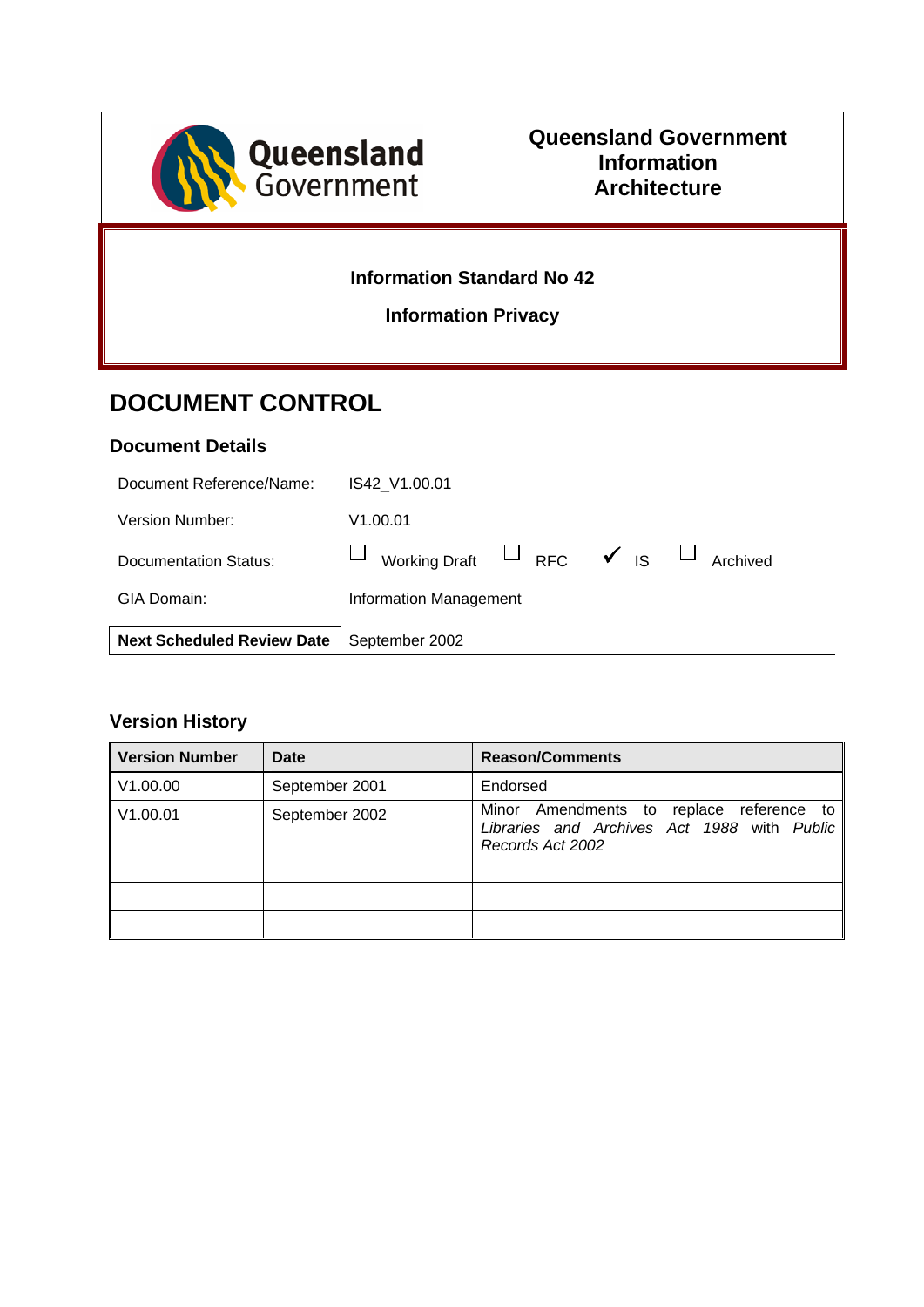# **Contents**

| $\mathbf{1}$ . |  |
|----------------|--|
| 1.1.           |  |
| 1.2            |  |
| 1.2.1          |  |
| 1.2.2          |  |
| 1.3            |  |
| 2.             |  |
| 3.             |  |
| 3.1.           |  |
| 3.1.1          |  |
| 3.1.2          |  |
| 3.1.3          |  |
| 3.1.4          |  |
| 3.1.5          |  |
| 3.1.6          |  |
| 3.1.7          |  |
| 3.1.8          |  |
| 3.1.9          |  |
| 3.1.10         |  |
| 3.1.11         |  |
| $\mathbf{4}$   |  |
| 5.             |  |
| 6.             |  |
| 7.             |  |
|                |  |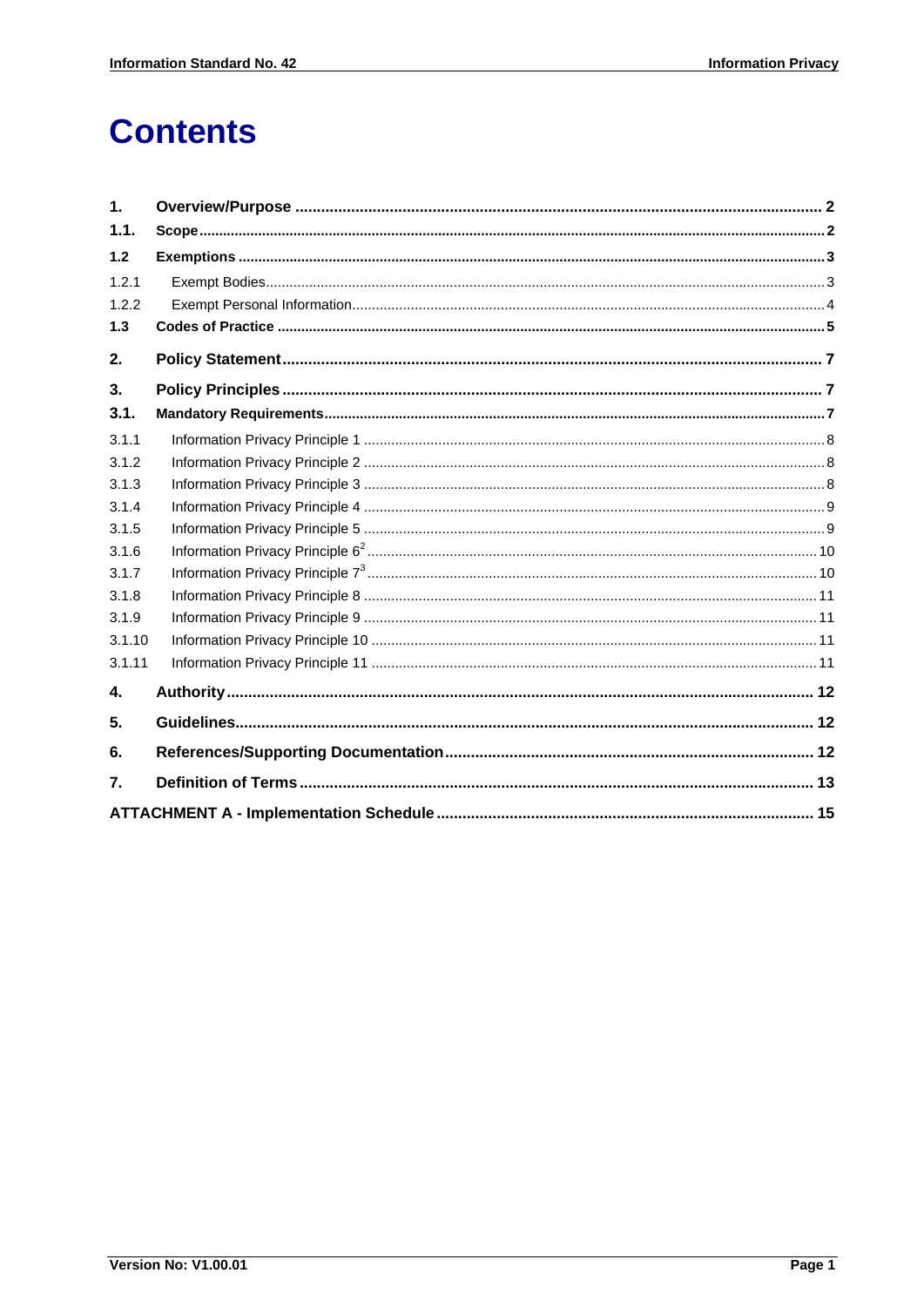### **1. Overview/Purpose**

The purpose of this information standard and guidelines is to establish a framework for the responsible collection and handling of personal information in the Queensland Government public sector.

In December 2000 Cabinet decided that:

- A privacy scheme be introduced to give effect over time to the Commonwealth Government public sector Information Privacy Principles (IPPs) contained in the Commonwealth *Privacy Act 1988* in the Queensland public sector.
- The privacy scheme should be implemented by administrative means, including an Information Standard and supporting privacy guidelines.
- The Information Standard and guidelines cover the transfer and sale of personal information held by agencies to:
	- − other agencies,
	- − other levels of Government; and
	- − the private sector.
- Agencies will develop privacy plans to give effect to the agreed IPPs.
- The Department of Justice and Attorney-General (JAG) have lead agency responsibility for the privacy framework, including the provision of ongoing guidance and support for agencies.
- Responsibility for resolution of any complaints of breaches of privacy rests with chief executives of public sector entities in keeping with agency level responsibilities for addressing complaints associated with breaches of a code of conduct.

It was also decided that a review should be conducted within two years of implementation of the privacy scheme, at which time the need for specific privacy legislation would be considered.

#### **1.1. Scope**

Information standards are issued under the authority of ss. 22(2) and 56(1) of the *Financial Management Standard 1997* and apply to: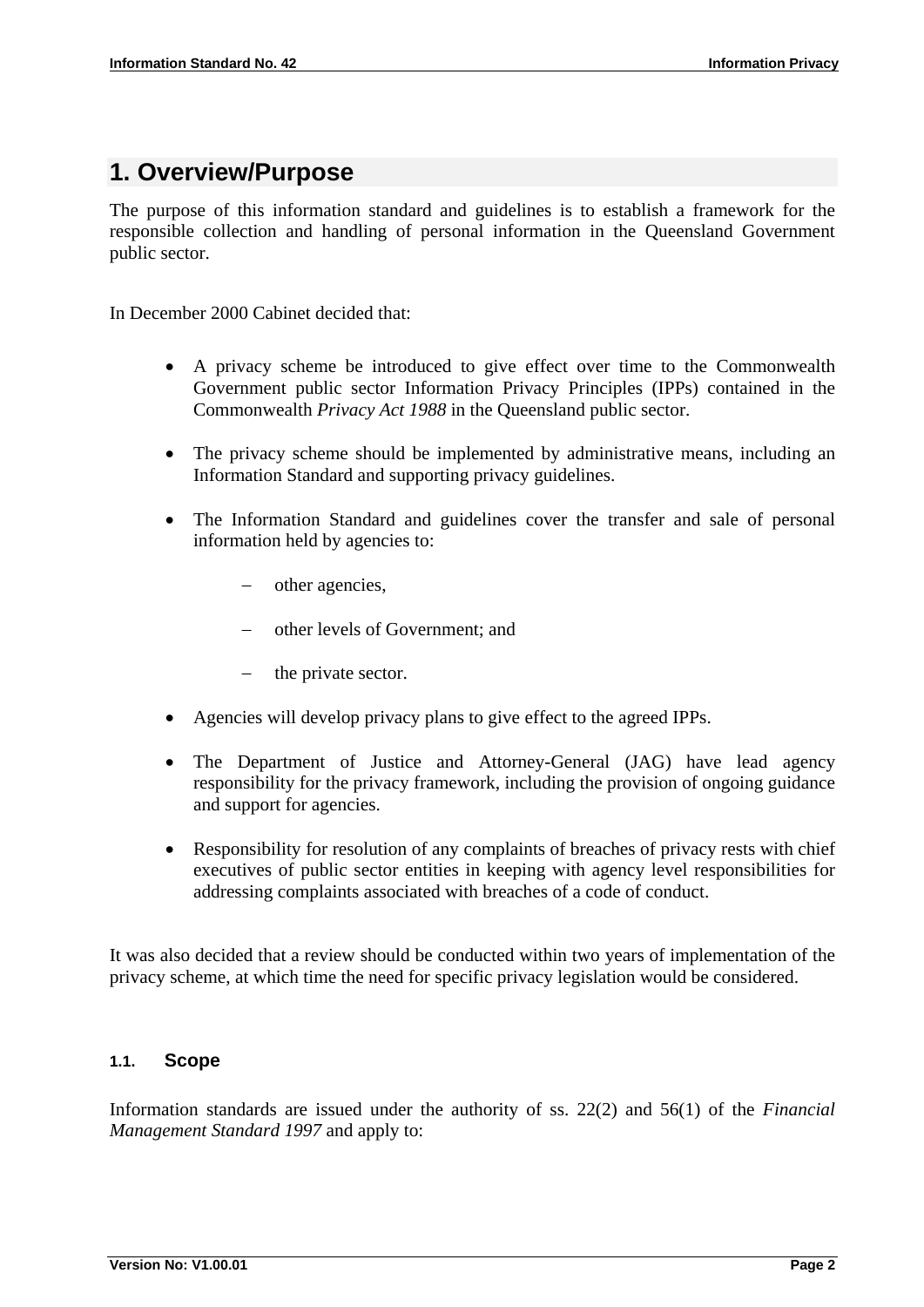- all accountable officers; and
- statutory bodies

as defined under the *Financial Administration and Audit Act 1977*.

This information standard and guidelines will also apply to any statutory Government Owned Corporation (GOC) and its subsidiaries where the shareholding minister has given notification pursuant to s. 123 of the *Government Owned Corporations Act 1993*.

Information Standard No. 42 requires personal information to be managed in accordance with a set of IPPs adapted from the Commonwealth Government public sector IPPs contained in the *Privacy Act 1988 (Cth).* It should be noted that the requirement for agencies to comply with the Information Standard and guidelines is administratively based. This means that:

- where conflicting requirements exist any legislative requirements will supercede compliance with the Information Standard;
- compliance is subject to any existing outsourcing arrangements, contracts and licenses. Any future outsourcing arrangement, contracts and licenses will be expected to comply with Information Standard 42. Where any existing outsourcing arrangements, contracts or licenses contemplated a future privacy regime (for example, where privacy clauses were written into a contract or license in anticipation of a future privacy regime) it may be possible to re-negotiate these terms.

#### **1.2 Exemptions**

There are two sets of exemptions to Information Standard No. 42:

- The first set of exemptions relates to bodies that are exempt from all or part of the standard
- The second set relates to personal information that is exempt from the standard

#### **1.2.1 Exempt Bodies**

The following bodies are exempt from Information Standard No. 42:

- Royal commissions or commissions of inquiry;
- Parents and Citizens Associations as defined in Part 6 of the Education (General Provisions) Act 1989;
- Queensland Department of Health<sup>1.</sup>

l

<sup>&</sup>lt;sup>1</sup> The Queensland Department of Health is bound by Information Standard No.42A. Statutory bodies (within the meaning of the *Financial Administration and Audit Act 1977)* administered by the Minister for Health are, however, bound by Information Standard No. 42.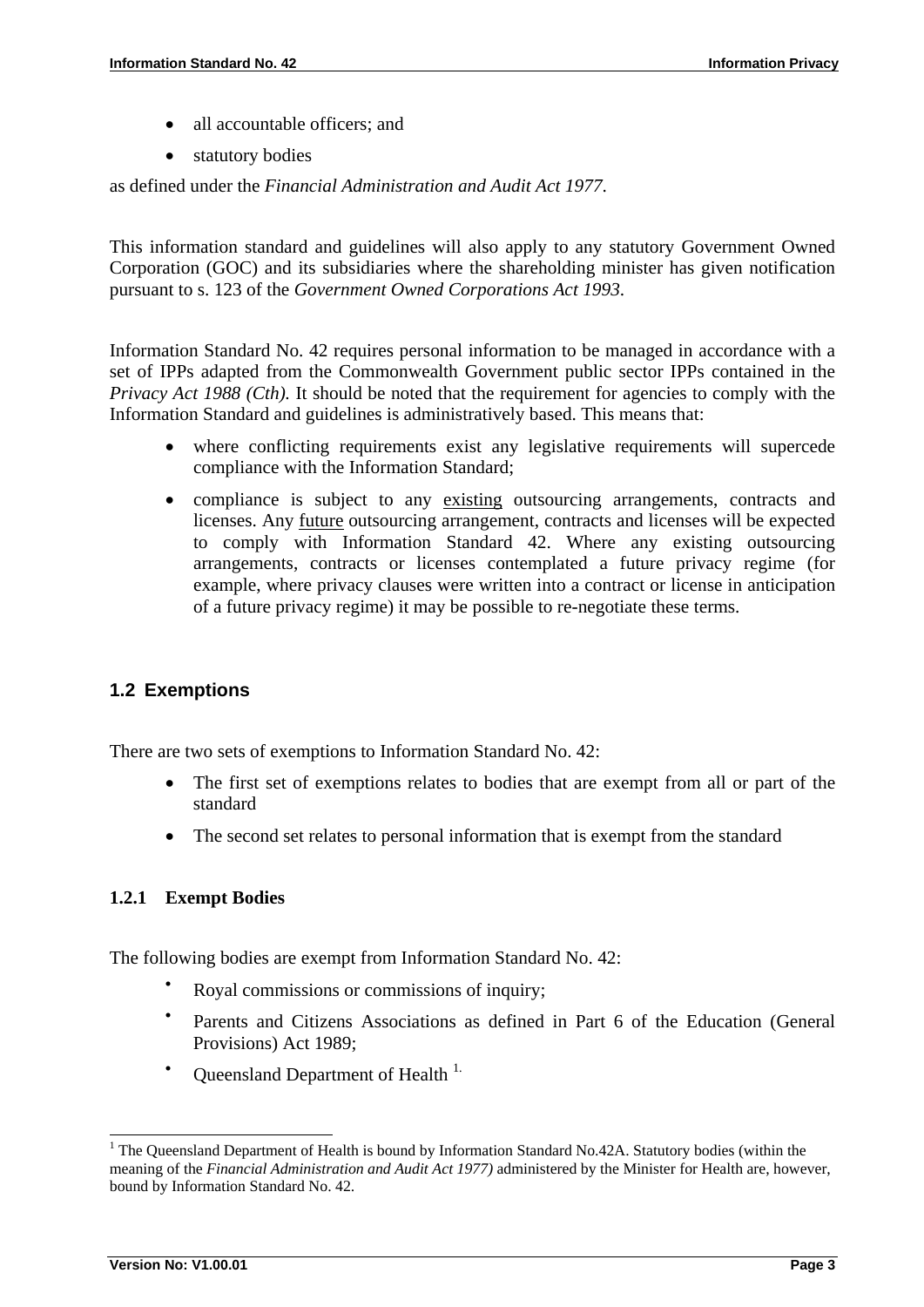Courts and tribunals (including the holders of office) are exempt with respect to their judicial and quasi-judicial functions only. Judicial functions include coroners exercising their powers under the *Coroners Act 1958*.

Law enforcement agencies are exempt from IPPs 2,3,9,10 and 11, for all functions except administrative functions.<sup>2</sup>

#### **1.2.2 Exempt Personal Information3**

The following personal information is exempt from Information Standard No. 42:

#### **Covert activity**

- Personal information about an individual arising out of or in connection with a controlled operation or controlled activity within the meaning of the *Police Powers and Responsibilities Act 2000*;
- Personal information about an individual arising out of or in connection with a covert undertaking of an operation, investigation or function of a law enforcement agency;
- Personal information about an individual arising out of a warrant issued under the *Telecommunications (Interception) Act 1979* of the Commonwealth;

#### **Witness protection**

Personal information about a witness who is included in a witness protection program under the *Witness Protection Act 2000* or who is subject to other witness protection arrangements made under an Act;

#### **Disciplinary actions and misconduct**

- Personal information about an individual arising out of a complaint made under Part 7 of the *Police Service Administration 1990*;
- Personal information about an individual arising out of an investigation of misconduct or official misconduct under the *Criminal Justice Act 1989*.

#### **Whistleblowers**

Personal information about an individual that is contained in a public interest disclosure within the meaning of the *Whistleblowers Protection Act 1994*, or that has been collected in the course of an investigation arising out of a public interest disclosure;

 $\overline{a}$ 

<sup>2</sup> This means that law enforcement agencies are bound by IPPs 1,4,5 and 8. As with all agencies the rights of access and correction under IPPs 6 and 7 are limited to existing rights under the *Freedom of Information Act 1992* 

<sup>3</sup> The provisions pertaining to exempt personal information do not relieve anyone from existing requirements to obtain that personal information through either a legislative authority or under subpoena or warrant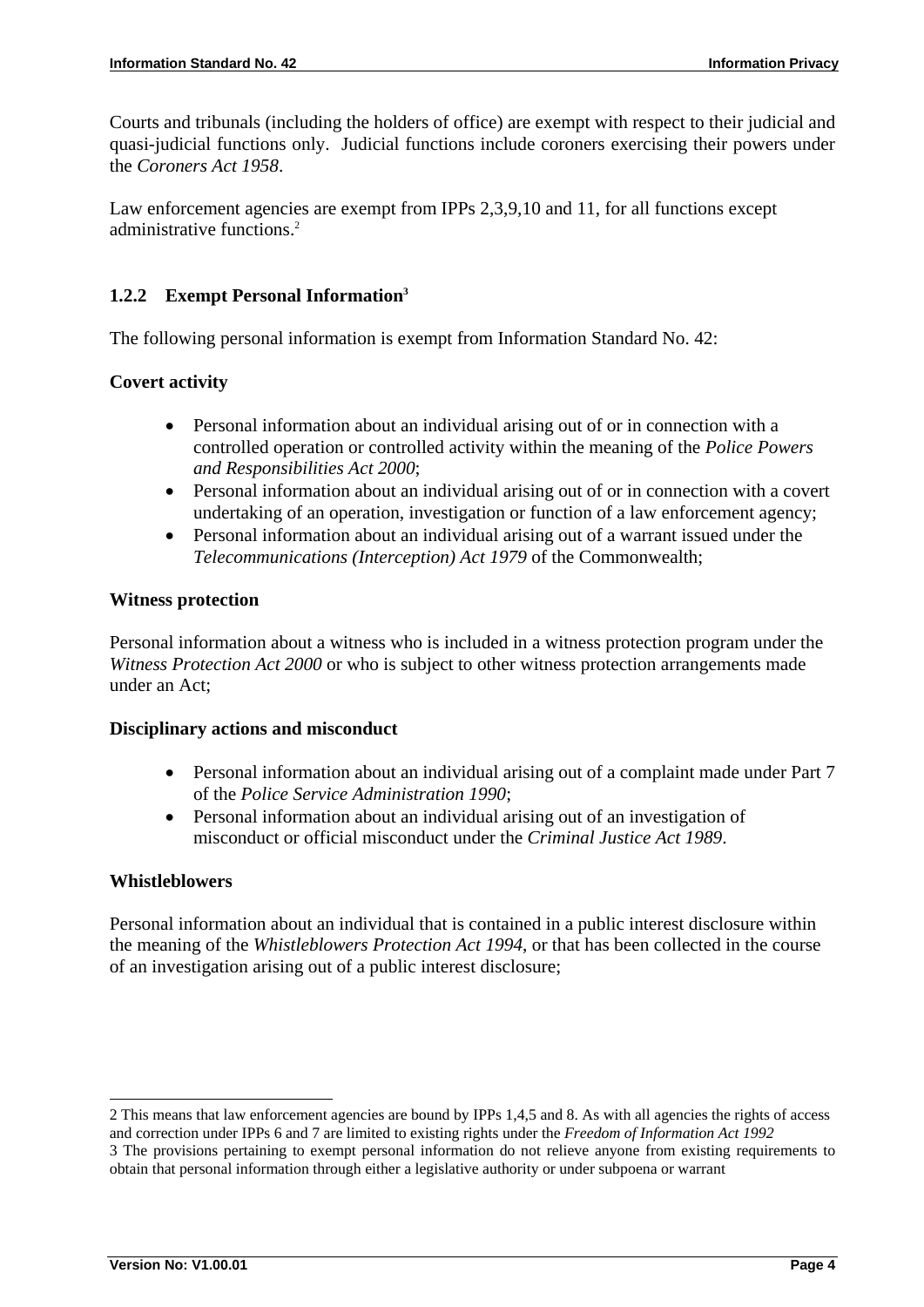#### **Cabinet and Executive Council documents**

Personal information about an individual that is contained in a document of a kind referred to in sections 36 and 37 of the *Freedom of Information Act 1992* (ie Cabinet and Executive Council documents).

#### **Commissions of Inquiry**

Personal information about an individual arising out of a Royal Commission or commission or inquiry.

#### **1.3 Codes of Practice**

Information Standard No. 42 permits codes of practice.

A code of practice may modify the application of any one or more of the IPPs to an agency, but may not modify IPPs themselves.

Codes can apply to any one or more of the following:

- any specified class of personal information,
- any specified agency or class of agency,
- any specified activity or specified class of activity.

Codes of Practice are to be developed by the responsible agency, approved by the Department of Justice and Attorney-General (after consultation with the Department of Innovation and Information Economy, Sport and Recreation Queensland, if appropriate) and then issued by the responsible agency. Once issued, codes are to be published together with Information Standard No. 42.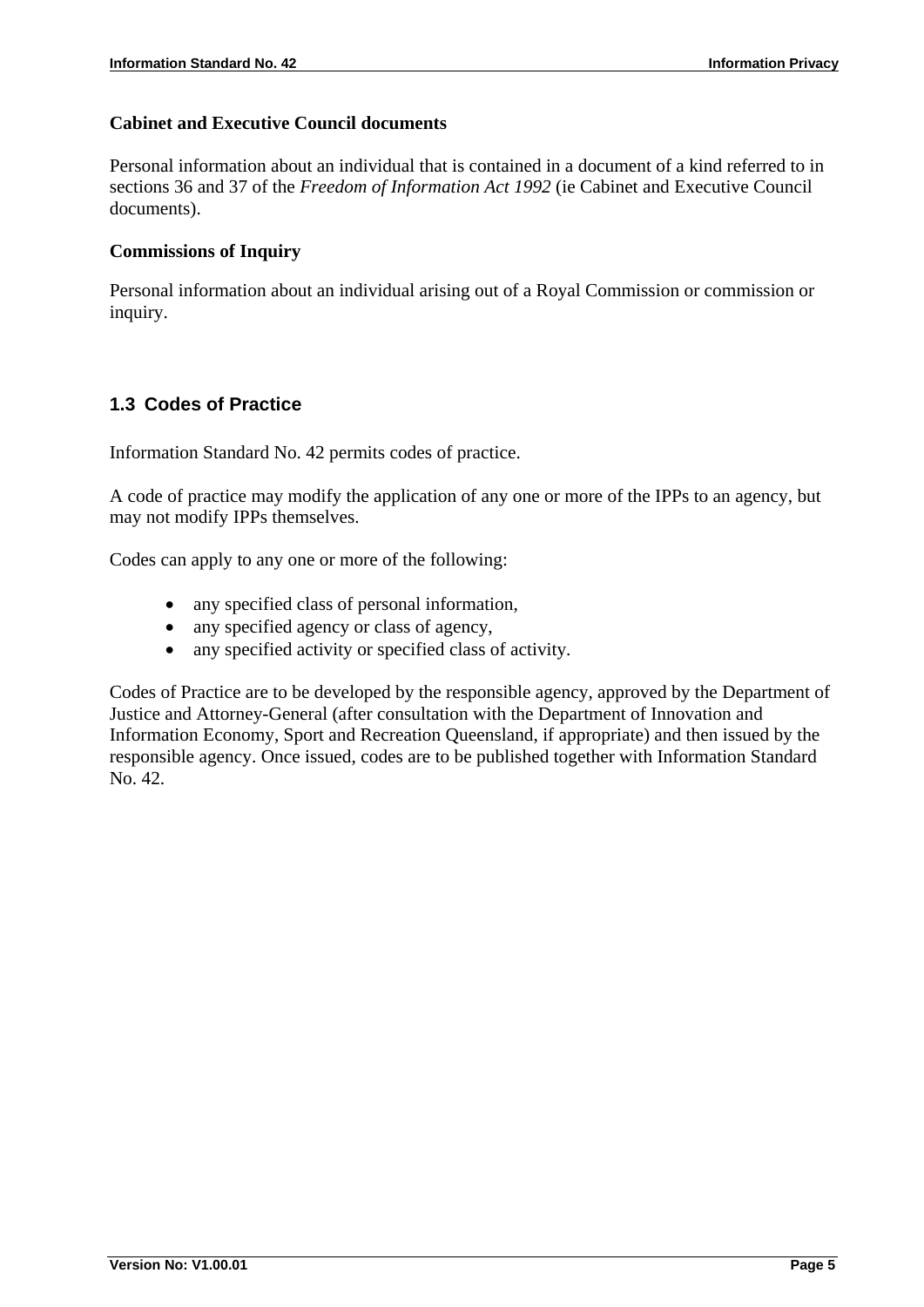This Information Standard fits within the Information Management Domain of the GIA Reference Framework (illustrated below).

#### **GIA Reference Framework**

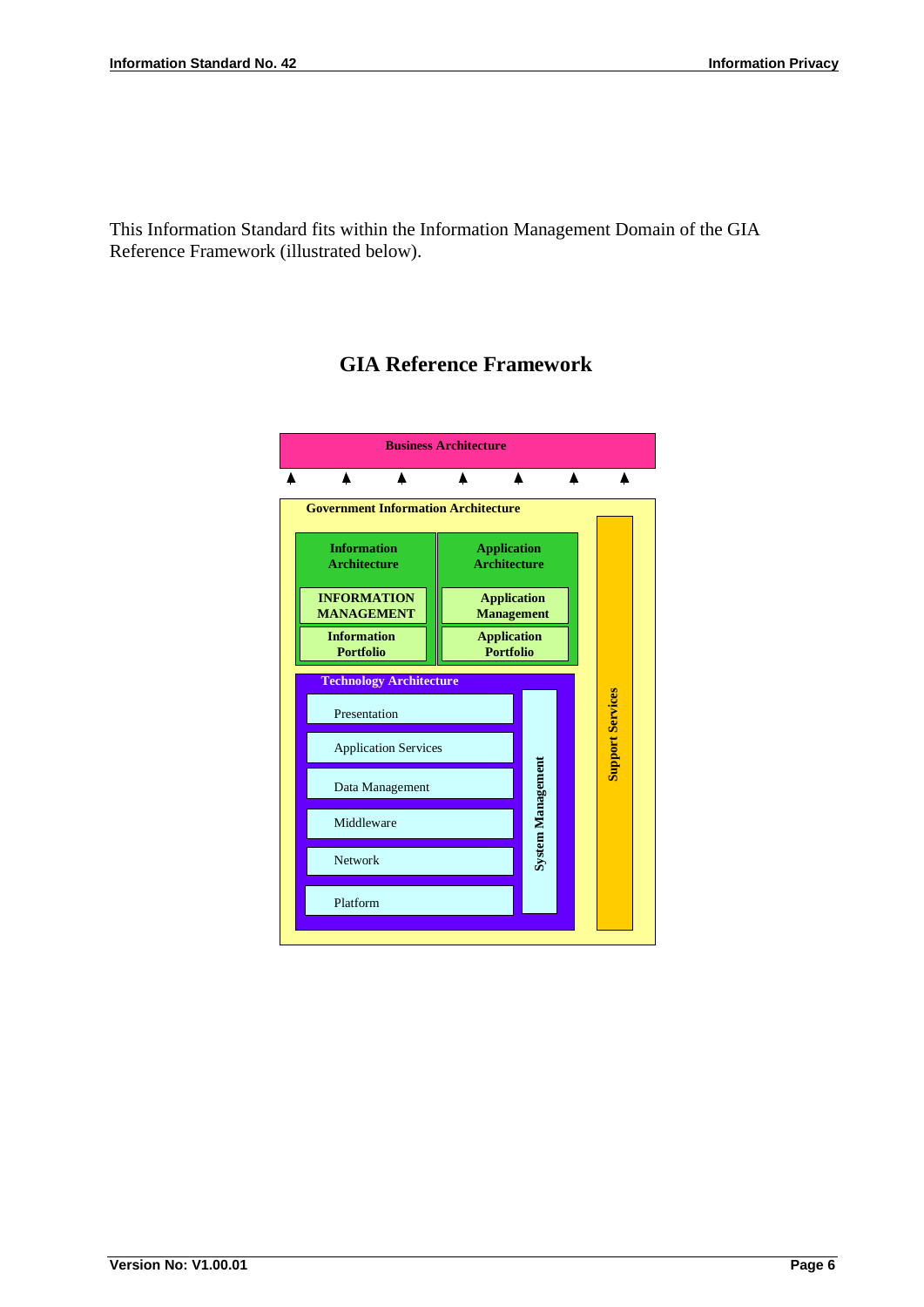### **2. Policy Statement**

**Personal information held by Queensland agencies must be responsibly and transparently collected and managed (including any transfer or sale of personal information held by agencies to other agencies, other levels of Government or the private sector) in accordance with the requirements of the Information Privacy Principles.** 

### **3. Policy Principles**

Agencies must comply with eleven IPPs which govern how personal information is collected, stored, used and disclosed.

The IPPs deal with the following:

- Principle 1: Manner and purpose of collection of personal information;
- Principle 2: Solicitation of personal information from individual concerned;
- Principle 3: Solicitation of personal information generally;
- Principle 4: Storage and security of personal information;
- Principle 5: Information relating to records kept by record-keeper;
- Principle 6: Access to records containing personal information;
- Principle 7: Alteration of records containing personal information;
- Principle 8: Record-keeper to check accuracy, etc., of personal information before use;
- Principle 9: Personal information to be used only for relevant purposes;
- Principle 10: Limits on use of personal information;
- Principle 11: Limits on disclosure of personal information.

#### **3.1. Mandatory Requirements**

It is mandatory that departments and agencies:

- nominate a privacy contact officer who will be the first point of contact for privacy issues within their own agencies. The privacy contact officer may also, at the discretion of the agency CEO, be the first point of contact for any privacy complaints made to the agency;
- develop privacy plans to give effect to the information privacy principles (Sections 3.1.1) through 3.1.11 of this Standard), for approval by the CEO of each agency;
- publish privacy plans on their websites;
- implement the privacy plans according to a schedule developed in the privacy plan, subject to any existing contractual obligations, licenses, or other outsourcing arrangements;
- review and update privacy plans annually;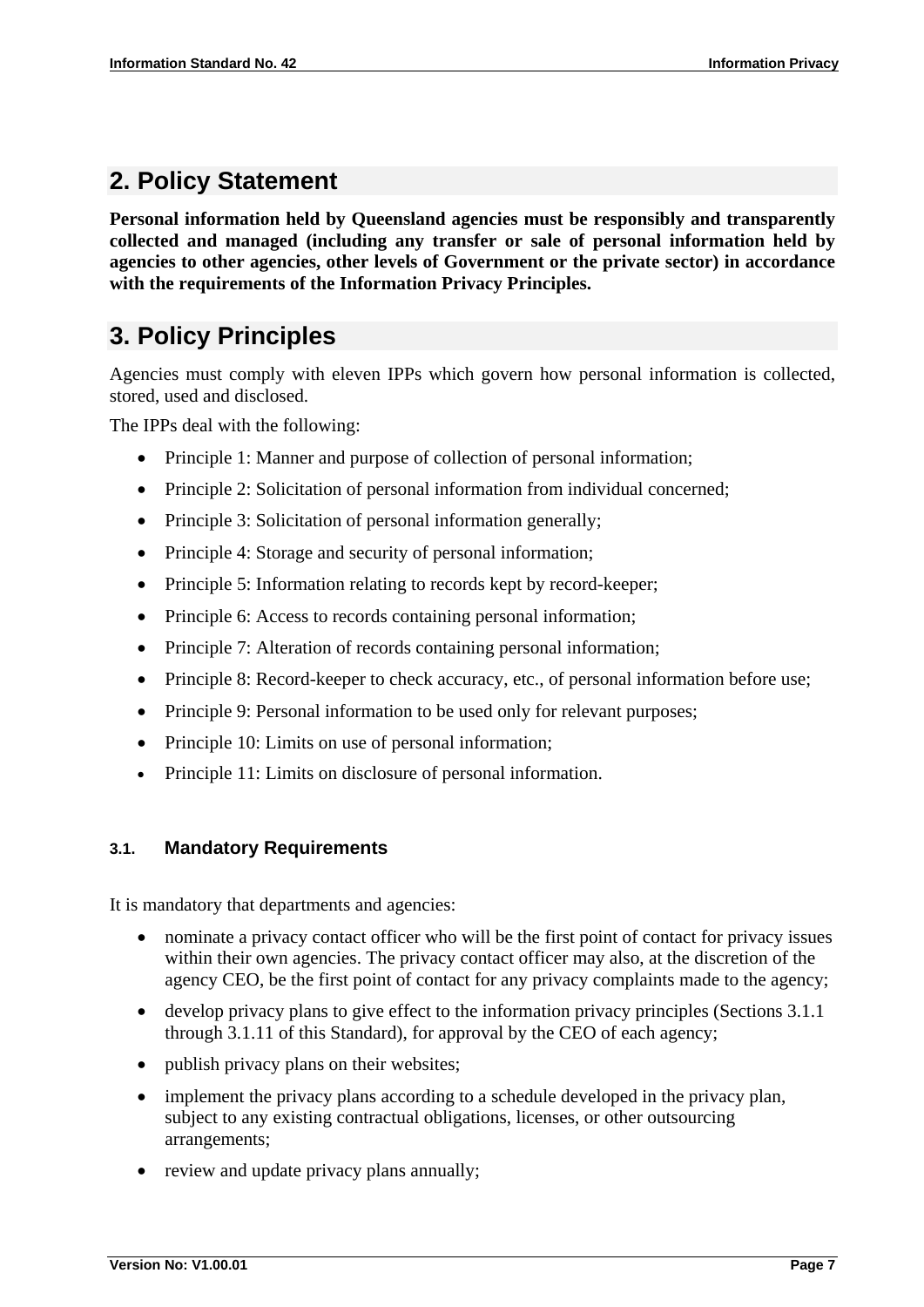- develop and place on their website a privacy and security statement;
- be responsible for accessing and correcting records; and
- be responsible for complaint resolution mechanism.

#### **3.1.1** *Information Privacy Principle 1*

- 1. Personal information shall not be collected by a collector for inclusion in a record or in a generally available publication unless:
	- (a) the information is collected for a purpose that is a lawful purpose directly related to a function or activity of the collector; and
	- (b) the collection of the information is necessary for or directly related to that purpose.
- 2. Personal information shall not be collected by a collector by unlawful or unfair means.

#### **3.1.2** *Information Privacy Principle 2*

Where:

- (a) a collector collects personal information for inclusion in a record or in a generally available publication; and
- (b) the information is solicited by the collector from the individual concerned;

the collector shall take such steps (if any) as are, in the circumstances, reasonable to ensure that, before the information is collected or, if that is not practicable, as soon as practicable after the information is collected, the individual concerned is generally aware of:

- the purpose for which the information is being collected;
- if the collection of the information is authorised or required by or under law, the fact that the collection of the information is so authorised or required; and
- any person to whom, or any body or agency to which, it is the collector's usual practice to disclose personal information of the kind so collected, and (if known by the collector) any person to whom, or any body or agency to which, it is the usual practice of that first-mentioned person, body or agency to pass on that information.

#### **3.1.3** *Information Privacy Principle 3*

Where:

(a) a collector collects personal information for inclusion in a record or in a generally available publication; and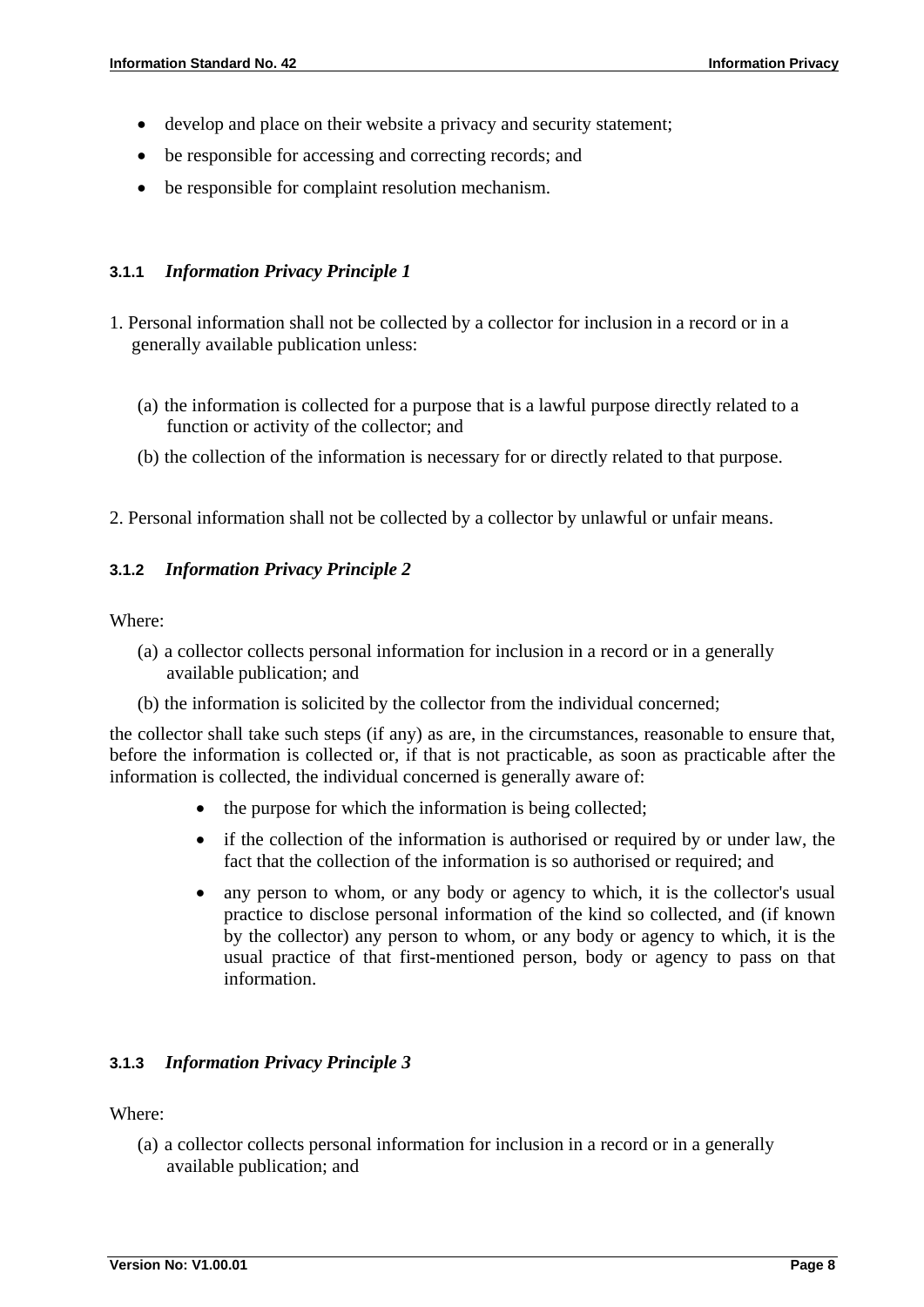(b) the information is solicited by the collector;

the collector shall take such steps (if any) as are, in the circumstances, reasonable to ensure that, having regard to the purpose for which the information is collected:

- the information collected is relevant to that purpose and is up to date and complete; and
- the collection of the information does not intrude to an unreasonable extent upon the personal affairs of the individual concerned.

#### **3.1.4** *Information Privacy Principle 4*

A record-keeper who has possession or control of a record that contains personal information shall ensure:

- (a) that the record is protected, by such security safeguards as it is reasonable in the circumstances to take, against loss, against unauthorised access, use, modification or disclosure, and against other misuse; and
- (b) that if it is necessary for the record to be given to a person in connection with the provision of a service to the record-keeper, everything reasonably within the power of the record-keeper is done to prevent unauthorised use or disclosure of information contained in the record.

#### **3.1.5** *Information Privacy Principle 5*

- 1. A record-keeper who has possession or control of records that contain personal information shall, subject to clause 2 of this Principle, take such steps as are, in the circumstances, reasonable to enable any person to ascertain:
	- (a) whether the record-keeper has possession or control of any records that contain personal information; and
	- (b) if the record-keeper has possession or control of a record that contains such information:
		- the nature of that information:
		- the main purposes for which that information is used; and
		- the steps that the person should take if the person wishes to obtain access to the record.
- 2. A record-keeper is not required under clause 1 of this Principle to give a person information if the record-keeper is required or authorised to refuse to give that information to the person under the applicable provisions of any law of the State that provides for access by persons to documents.
- 3. A record-keeper shall maintain a record in the form of a privacy plan setting out:
	- the nature of the records of personal information kept by or on behalf of the recordkeeper;
	- the purpose for which each type of record is kept;
	- the classes or types of individuals about whom records are kept;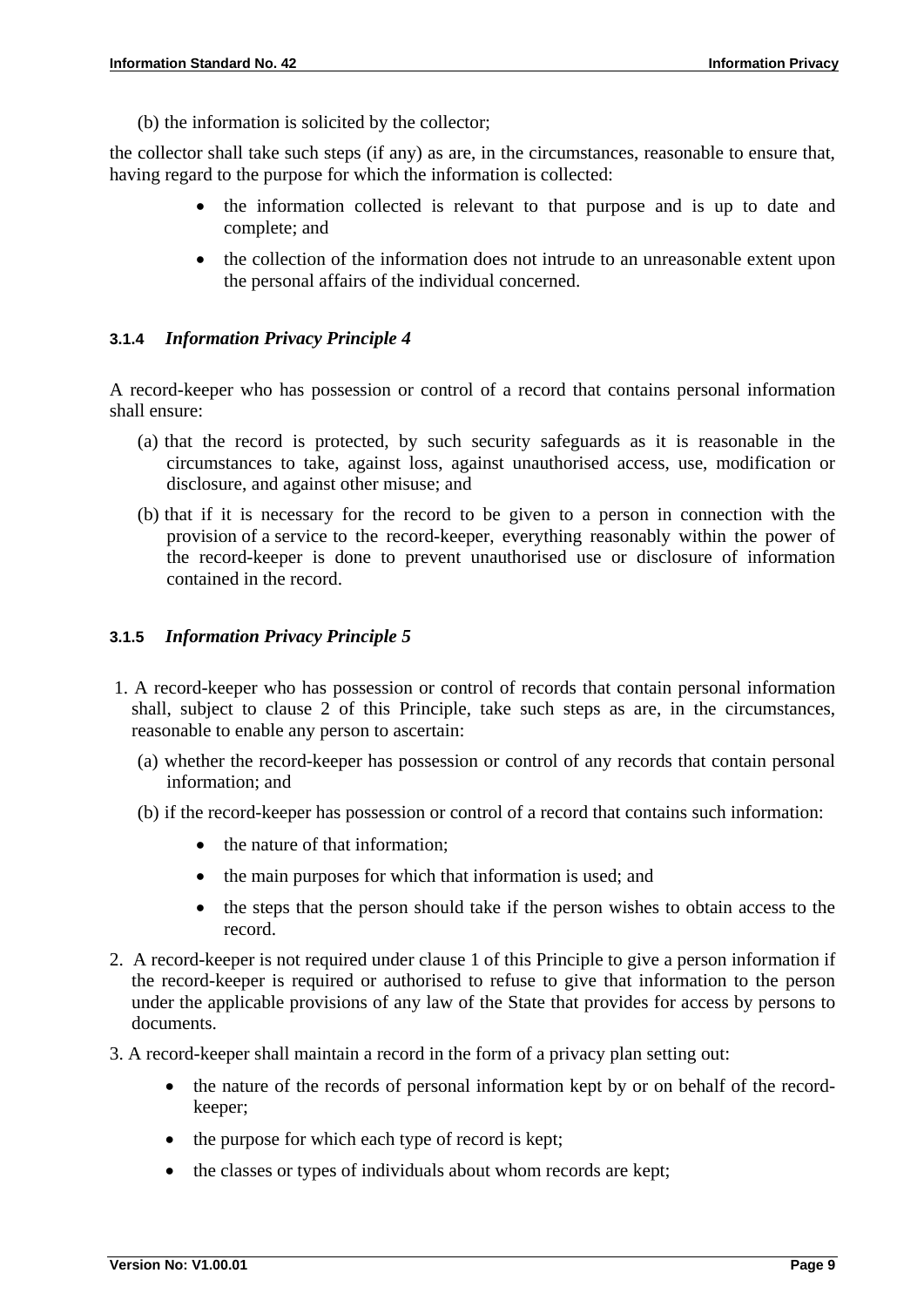- the period for which each type of record is kept;
- the persons who are entitled to have access to personal information contained in the records and the conditions under which they are entitled to have that access; and
- the steps that should be taken by persons wishing to obtain access to that information.
- 4. A record-keeper shall make the record maintained under clause 3 of this Principle available for inspection by members of the public.

#### **3.1.6** *Information Privacy Principle 6***<sup>2</sup>**

Where a record-keeper has possession or control of a record that contains personal information, the individual concerned shall be entitled to have access to that record, except to the extent that the record-keeper is required or authorized to refuse to provide the individual with access to that record under the applicable provisions of any law of the State that provides for access by persons to documents.

#### **3.1.7** *Information Privacy Principle 7***<sup>3</sup>**

- 1. A record-keeper who has possession or control of a record that contains personal information shall take such steps (if any), by way of making appropriate corrections, deletions and additions as are, in the circumstances, reasonable to ensure that the record:
	- is accurate; and
	- is, having regard to the purpose for which the information was collected or is to be used and to any purpose that is directly related to that purpose, relevant, up to date, complete and not misleading.
- 2. The obligation imposed on a record-keeper by clause 1 is subject to any applicable limitation in a law of the State that provides a right to require the correction or amendment of documents.
- 3. Where:

\_\_\_\_\_\_\_\_\_\_\_\_\_\_\_\_\_\_

(a) the record-keeper of a record containing personal information is not willing to amend that record, by making a correction, deletion or addition, in accordance with a request by the individual concerned; and

<sup>2</sup> This principle deals with right of access. One of the reasons for enactment of the *Freedom of Information Act 1992* was because "Parliament recognises that in a free and democratic society … members of the community should have access to information held by government in relation to their personal affairs and should be given ways to ensure that information of that kind is accurate, complete, up-to-date and not misleading" [Section 5(1)]. Part 3 of that Act allows for access to documents. Right of access under IPP 6 is limited to existing rights under the *Freedom of Information Act 1992.* 

<sup>3</sup> This principle deals with the right of amendment or correction. Part 4 of the *Freedom of Information Act 1992* deals with amendment or correction. Right of amendment or correction under IPP 7 is limited to existing rights under the *Freedom of Information Act 1992.*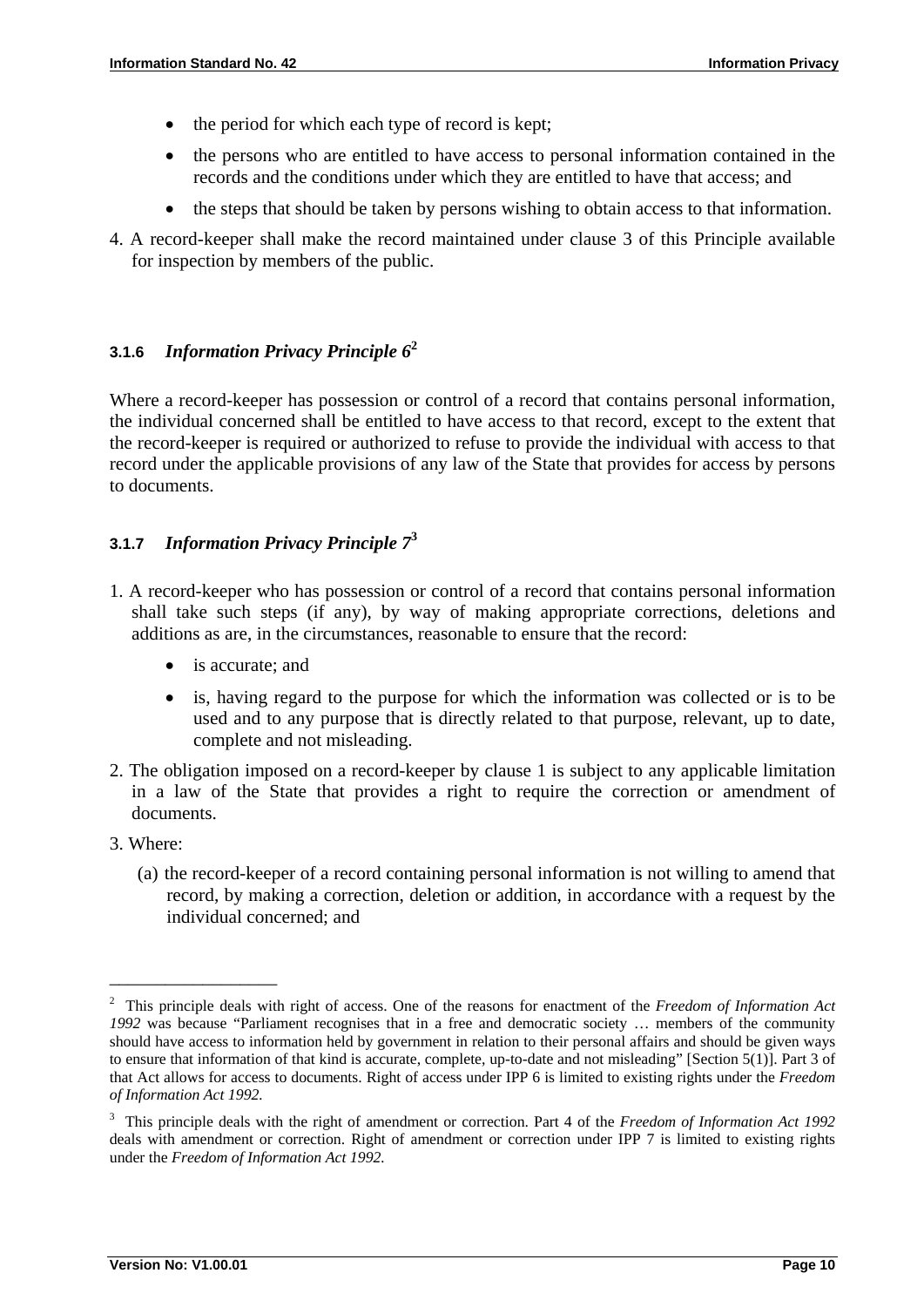(b) no decision or recommendation to the effect that the record should be amended wholly or partly in accordance with that request has been made under the applicable provision of a law of the State;

the record-keeper shall, if so requested by the individual concerned, take such steps (if any) as are reasonable in the circumstances to attach to the record any statement provided by that individual of the correction, deletion or addition sought.

#### **3.1.8** *Information Privacy Principle 8*

A record-keeper who has possession or control of a record that contains personal information shall not use that information without taking such steps (if any) as are, in the circumstances, reasonable to ensure that, having regard to the purpose for which the information is proposed to be used, the information is accurate, up to date and complete.

#### **3.1.9** *Information Privacy Principle 9*

A record-keeper who has possession or control of a record that contains personal information shall not use the information except for a purpose to which the information is relevant.

#### **3.1.10** *Information Privacy Principle 10*

- 1. A record-keeper who has possession or control of a record that contains personal information that was obtained for a particular purpose shall not use the information for any other purpose unless:
	- (a) the individual concerned has consented to use of the information for that other purpose;
	- (b) the record-keeper believes on reasonable grounds that use of the information for that other purpose is necessary to prevent or lessen a serious and imminent threat to the life or health of the individual concerned or another person;
	- (c) use of the information for that other purpose is required or authorised by or under law;
	- (d) use of the information for that other purpose is reasonably necessary for enforcement of the criminal law or of a law imposing a pecuniary penalty, or for the protection of the public revenue; or
	- (e) the purpose for which the information is used is directly related to the purpose for which the information was obtained.
- 2. Where personal information is used for enforcement of the criminal law or of a law imposing a pecuniary penalty, or for the protection of the public revenue, the record-keeper shall include in the record containing that information a note of that use.

#### **3.1.11** *Information Privacy Principle 11*

1. A record-keeper who has possession or control of a record that contains personal information shall not disclose the information to a person, body or agency (other than the individual concerned) unless: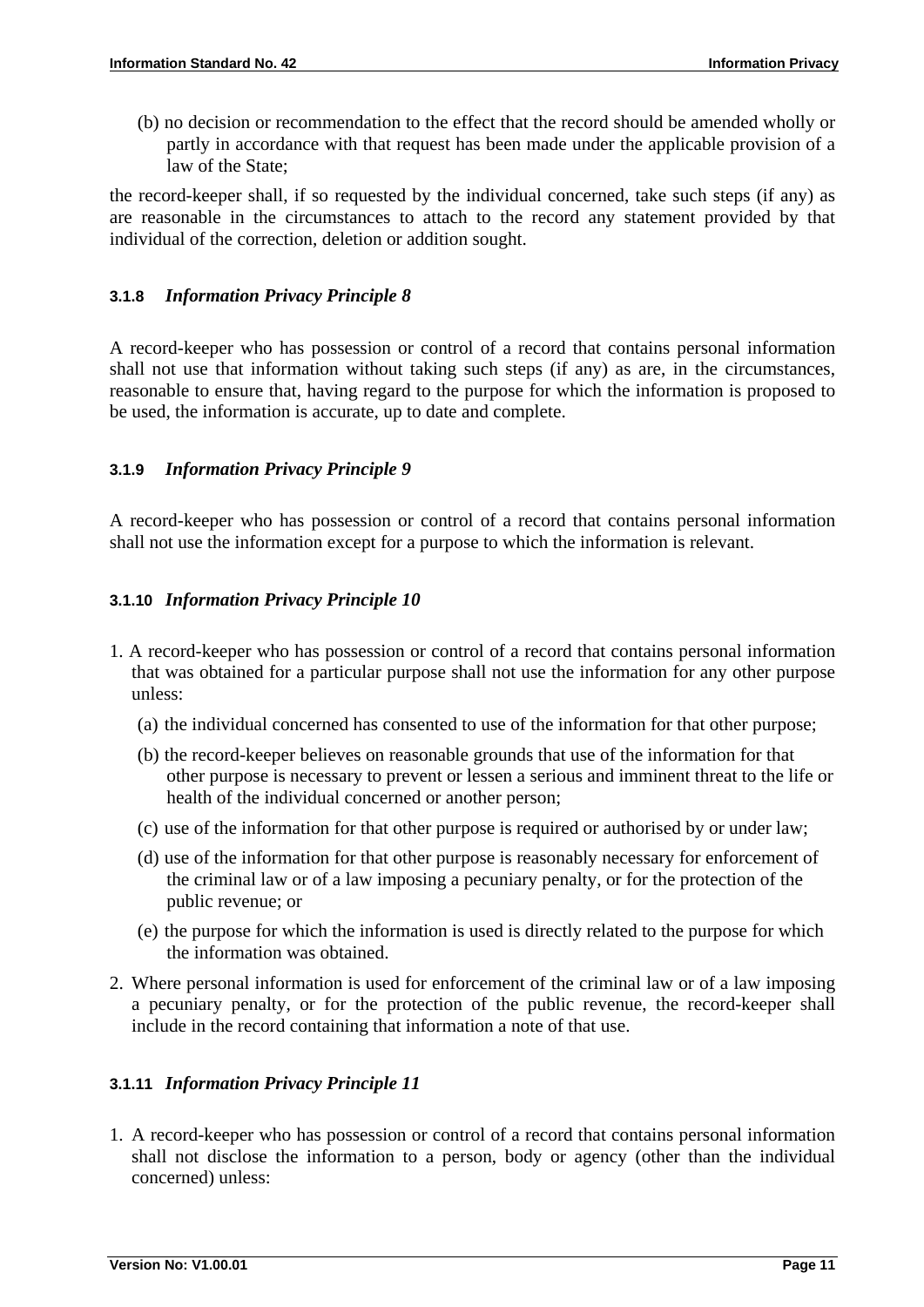- (a) the individual concerned is reasonably likely to have been aware, or made aware under Principle 2, that information of that kind is usually passed to that person, body or agency;
- (b) the individual concerned has consented to the disclosure;
- (c) the record-keeper believes on reasonable grounds that the disclosure is necessary to prevent or lessen a serious and imminent threat to the life or health of the individual concerned or of another person;
- (d) the disclosure is required or authorised by or under law; or
- (e) the disclosure is reasonably necessary for the enforcement of the criminal law or of a law imposing a pecuniary penalty, or for the protection of the public revenue.
- 2. Where personal information is disclosed for the purposes of enforcement of the criminal law or of a law imposing a pecuniary penalty, or for the purpose of the protection of the public revenue, the record-keeper shall include in the record containing that information a note of the disclosure.
- 3. A person, body or agency to whom personal information is disclosed under clause 1 of this Principle shall not use or disclose the information for a purpose other than the purpose for which the information was given to the person, body or agency.

### **4. Authority**

On 11 December 2000 Queensland Cabinet approved that a privacy scheme be introduced to give effect over time to the Commonwealth IPPs in the Queensland public sector. Cabinet also decided that the scheme was to be implemented by administrative means, including an Information Standard and supporting privacy guidelines (refer to Section 1). This Information Standard was approved by Cabinet in September 2001.

### **5. Guidelines**

Refer to the Information Privacy Guidelines.

### **6. References/Supporting Documentation**

Commonwealth Attorney-General's Department (http://www.law.gov.au/privacy) [2001, February 7]

*Federal privacy handbook: a guide to federal privacy law and practice* (North Ryde, NSW: CCH, 1992)

Office of the Federal Privacy Commissioner (http://www.privacy.gov.au) [2001, February 7]

Privacy NSW: Office of the New South Wales Privacy Commissioner (http://www.lawlink.nsw.gov.au/pc.nsf/pages/index) [2001, February 7]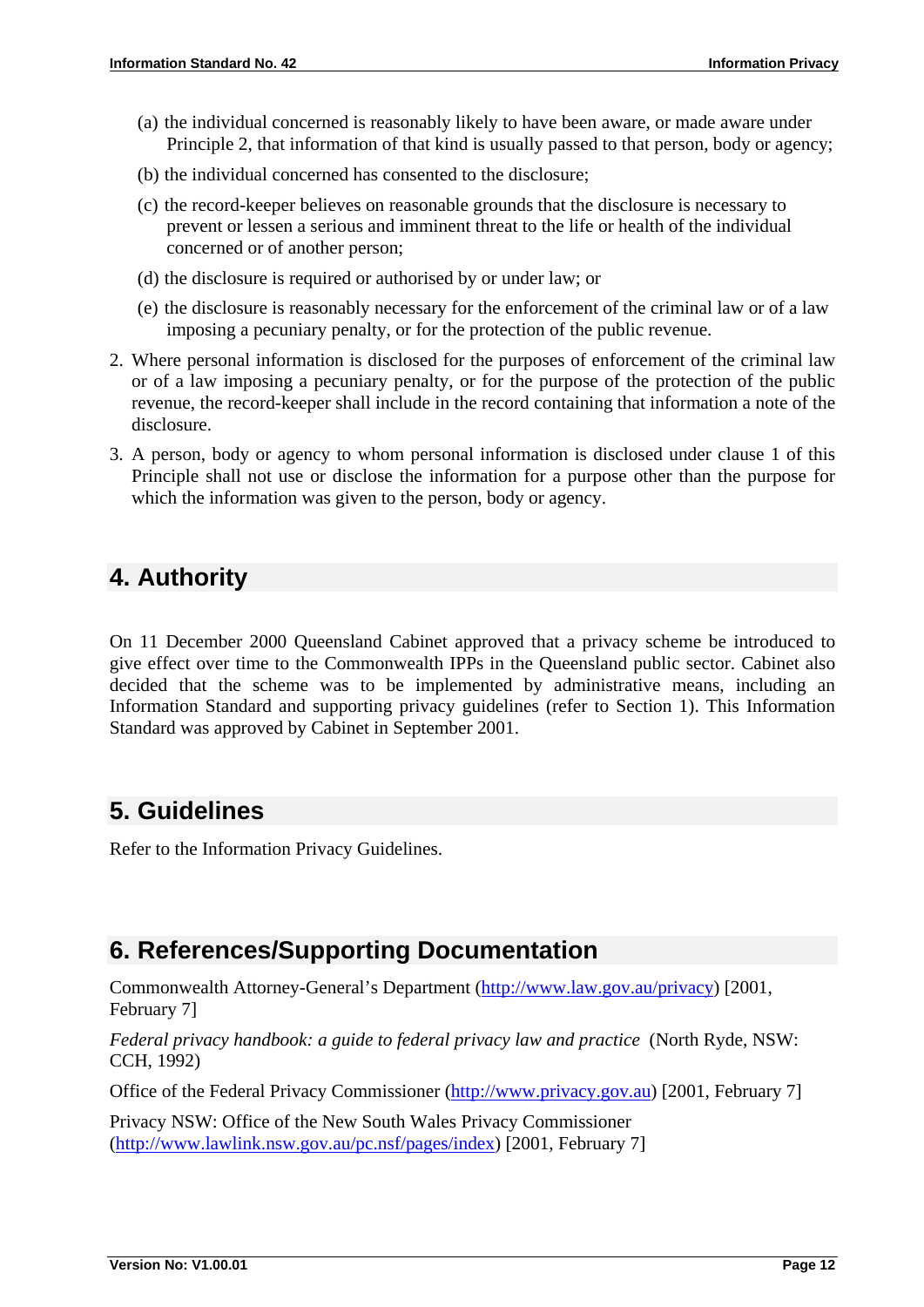### **7. Definition of Terms**

#### **Collector**

- Where an agency collects personal information the agency is regarded as the collector in relation to that information
- Where personal information is collected by an individual in the course of their employment by, or in the service of, an agency then the agency is regarded as the collector in relation to that information

**Consent** means express consent or implied consent.

**Generally available publication** means a magazine, book, newspaper or other publication (however published) that is or will be generally available to members of the public.

**Individual** means a natural person.

**Individual concerned**, in relation to personal information or a record of personal information, means the individual to whom the information relates.

**Information Privacy Principle** means any of the Information Privacy Principles set out in Section 3 of this Information Standard.

**Law enforcement agency** for the purposes of this Information Standard means the Queensland Police Service, the Criminal Justice Commission, and the Queensland Crime Commission.

**Lead agency** for the purposes of this Information Standard means the Department of Justice and Attorney-General.

**Personal Information for the purposes of all Information Privacy Principles other than Information Privacy Principles 6 and 7 means** information or an opinion (including information or an opinion forming part of a database), whether true or not, and whether recorded in a material form or not, about an individual whose identity is apparent, or can reasonably be ascertained, from the information or opinion.

**Personal Information for the purpose of Information Privacy Principles 6 and 7** is limited to information concerning an individual's "personal affairs" as the phrase "personal affairs" has been interpreted in the *Freedom of Information Act 1992*.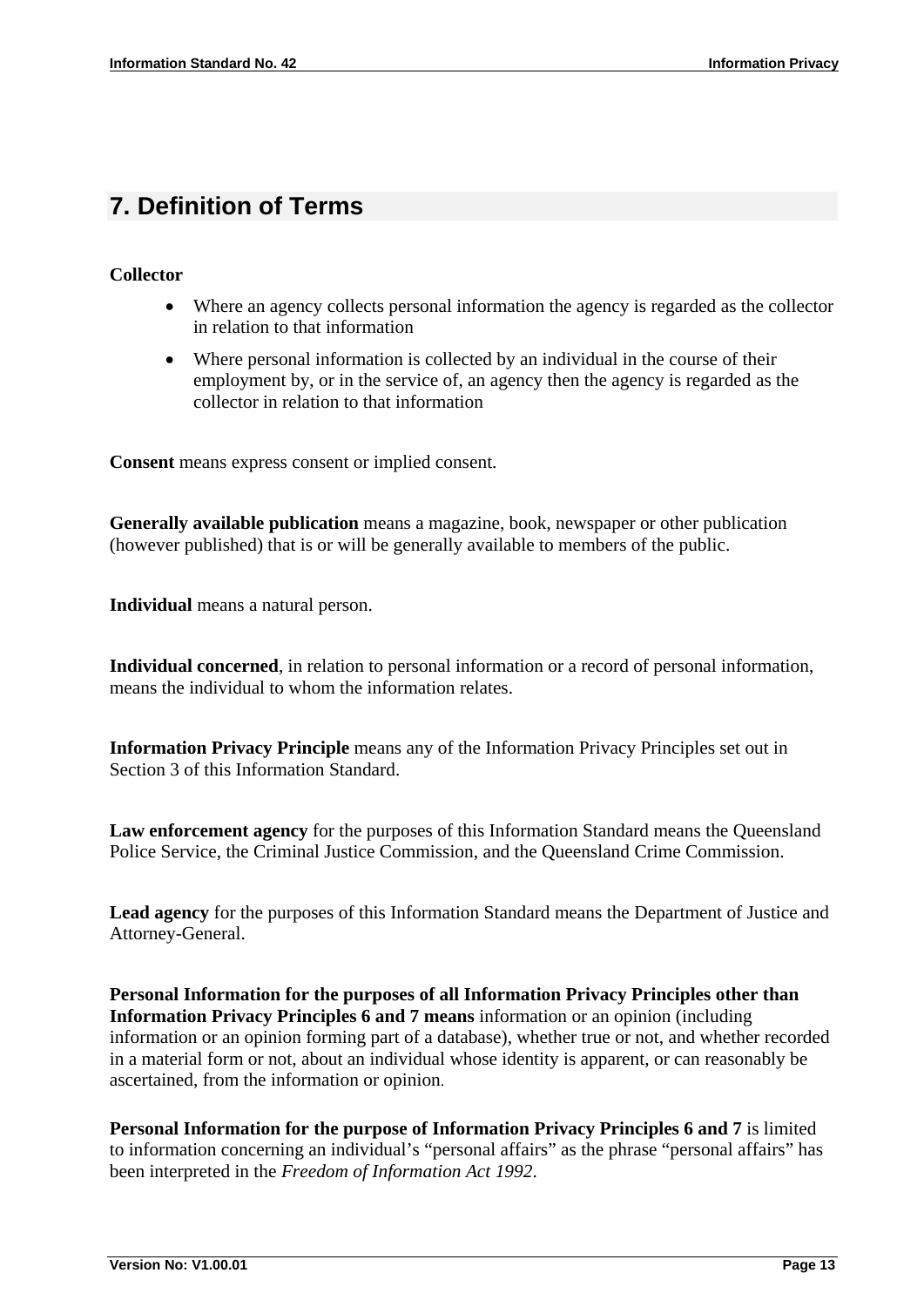**Record** means:

- a document; or
- a database (however kept); or
- a photograph or other pictorial representation of a person;

but does not include:

- a generally available publication; or
- anything kept in a library, art gallery or museum for the purposes of reference, study or exhibition; or
- public records as defined by subsection 2(2) of the *Public Records Act 2002* that are in the open access period as defined in the regulation to that Act; or
- letters or other articles in the course of transmission by post.

**Solicit**, in relation to personal information, means request a person to provide that information, or a kind of information in which that information is included.

**Use**, in relation to personal information, does not include mere disclosure of the information, but does include the inclusion of the information in a publication.